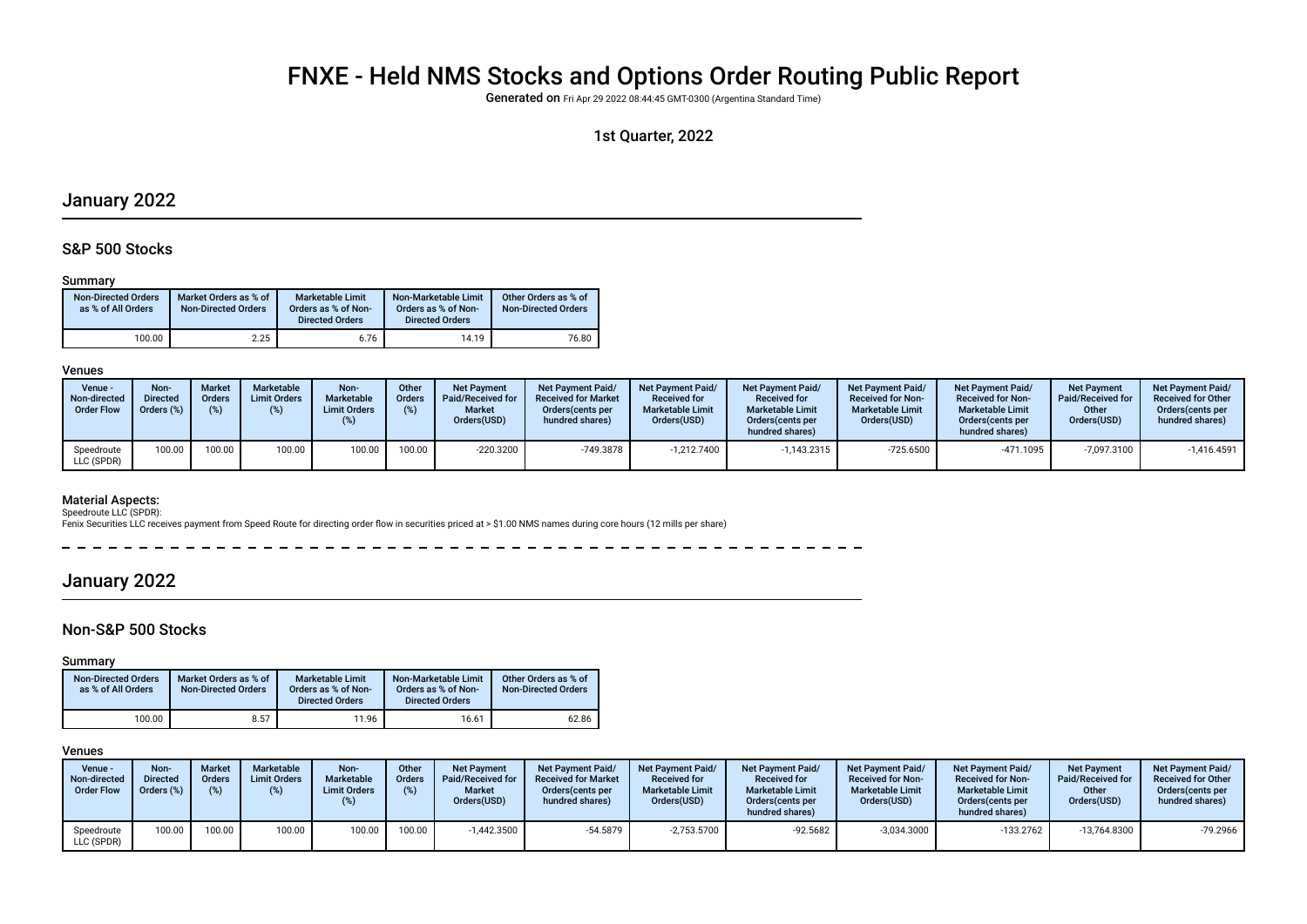**Material Aspects:**<br>Speedroute LLC (SPDR):<br>Fenix Securities LLC receives payment from Speed Route for directing order flow in securities priced at > \$1.00 NMS names during core hours (12 mills per share)

\_\_\_\_\_\_\_\_\_\_\_\_\_\_\_\_\_\_\_\_\_\_\_\_\_\_\_\_\_  $- - - - - - -$ 

# January 2022

## **Options**

## Summary

| <b>Non-Directed Orders</b><br>as % of All Orders | Market Orders as % of<br><b>Non-Directed Orders</b> | <b>Marketable Limit</b><br>Orders as % of Non-<br><b>Directed Orders</b> | Non-Marketable Limit<br>Orders as % of Non-<br><b>Directed Orders</b> | Other Orders as % of<br><b>Non-Directed Orders</b> |
|--------------------------------------------------|-----------------------------------------------------|--------------------------------------------------------------------------|-----------------------------------------------------------------------|----------------------------------------------------|
| 0.00                                             | 0.00                                                | 0.00                                                                     | 0.00                                                                  | 0.00                                               |

#### Venues

| Venue -<br>Non-<br>directed<br>Order<br>Flow | <b>Non</b><br><b>Directed</b><br>Orders (%) | <b>Market</b><br><b>Orders</b><br>(%) | Marketable<br><b>Limit Orders</b> | Non-<br><b>Marketable</b><br><b>Limit Orders</b> | Other<br>Orders | <b>Net Payment</b><br>Paid/Received for<br><b>Market</b><br>Orders(USD) | <b>Net Payment Paid/</b><br><b>Received for Market</b><br>Orders (cents per<br>hundred shares) | <b>Net Payment Paid/</b><br><b>Received for</b><br><b>Marketable Limit</b><br>Orders(USD) | <b>Net Payment Paid/</b><br><b>Received for</b><br><b>Marketable Limit</b><br>Orders (cents per<br>hundred shares) | Net Payment Paid/<br><b>Received for Non-</b><br><b>Marketable Limit</b><br>Orders(USD) | <b>Net Payment Paid/</b><br><b>Received for Non-</b><br><b>Marketable Limit</b><br>Orders (cents per<br>hundred shares) | <b>Net Payment</b><br>Paid/Received for<br>Other<br>Orders(USD) | <b>Net Payment Paid/</b><br><b>Received for Other</b><br>Orders (cents per<br>hundred shares) |
|----------------------------------------------|---------------------------------------------|---------------------------------------|-----------------------------------|--------------------------------------------------|-----------------|-------------------------------------------------------------------------|------------------------------------------------------------------------------------------------|-------------------------------------------------------------------------------------------|--------------------------------------------------------------------------------------------------------------------|-----------------------------------------------------------------------------------------|-------------------------------------------------------------------------------------------------------------------------|-----------------------------------------------------------------|-----------------------------------------------------------------------------------------------|
|----------------------------------------------|---------------------------------------------|---------------------------------------|-----------------------------------|--------------------------------------------------|-----------------|-------------------------------------------------------------------------|------------------------------------------------------------------------------------------------|-------------------------------------------------------------------------------------------|--------------------------------------------------------------------------------------------------------------------|-----------------------------------------------------------------------------------------|-------------------------------------------------------------------------------------------------------------------------|-----------------------------------------------------------------|-----------------------------------------------------------------------------------------------|

## Material Aspects:

# February 2022

# S&P 500 Stocks

#### Summary

| <b>Non-Directed Orders</b><br>as % of All Orders | Market Orders as % of<br><b>Non-Directed Orders</b> | Marketable Limit<br>Orders as % of Non-<br><b>Directed Orders</b> | Non-Marketable Limit<br>Orders as % of Non-<br><b>Directed Orders</b> | Other Orders as % of<br><b>Non-Directed Orders</b> |
|--------------------------------------------------|-----------------------------------------------------|-------------------------------------------------------------------|-----------------------------------------------------------------------|----------------------------------------------------|
| 100.00                                           | 4.81                                                | 3.43                                                              | 19.22                                                                 | 72.54                                              |

#### Venues

| Venue -<br>Non-directed<br><b>Order Flow</b> | Non-<br><b>Directed</b><br>Orders (%) | Market<br>Orders<br>(% ) | Marketable<br><b>Limit Orders</b><br>(%) | Non-<br>Marketable<br><b>Limit Orders</b> | Other<br><b>Orders</b><br>(%) | <b>Net Payment</b><br>Paid/Received for<br><b>Market</b><br>Orders(USD) | <b>Net Payment Paid/</b><br><b>Received for Market</b><br>Orders (cents per<br>hundred shares) | Net Payment Paid/<br><b>Received for</b><br><b>Marketable Limit</b><br>Orders(USD) | <b>Net Payment Paid/</b><br><b>Received for</b><br><b>Marketable Limit</b><br>Orders (cents per<br>hundred shares) | <b>Net Payment Paid/</b><br><b>Received for Non-</b><br><b>Marketable Limit</b><br>Orders(USD) | <b>Net Payment Paid/</b><br><b>Received for Non-</b><br><b>Marketable Limit</b><br>Orders (cents per<br>hundred shares) | <b>Net Payment</b><br>Paid/Received for<br>Other<br>Orders(USD) | <b>Net Payment Paid/</b><br><b>Received for Other</b><br>Orders (cents per<br>hundred shares) |
|----------------------------------------------|---------------------------------------|--------------------------|------------------------------------------|-------------------------------------------|-------------------------------|-------------------------------------------------------------------------|------------------------------------------------------------------------------------------------|------------------------------------------------------------------------------------|--------------------------------------------------------------------------------------------------------------------|------------------------------------------------------------------------------------------------|-------------------------------------------------------------------------------------------------------------------------|-----------------------------------------------------------------|-----------------------------------------------------------------------------------------------|
| Speedroute<br>LLC (SPDR)                     | 100.00                                | 00.00"                   | 100.00                                   | 100.00                                    | 100.00                        | $-930.4800$                                                             | $-1,940.9262$                                                                                  | $-596.6900$                                                                        | $-414.9155$                                                                                                        | $-757.3000$                                                                                    | $-377.6492$                                                                                                             | -10.839.7100                                                    | $-1,221.7337$                                                                                 |

# Material Aspects: Speedroute LLC (SPDR):

Fenix Securities LLC receives payment from Speed Route for directing order fow in securities priced at > \$1.00 NMS names during core hours (12 mills per share)

 $- - - - - - -$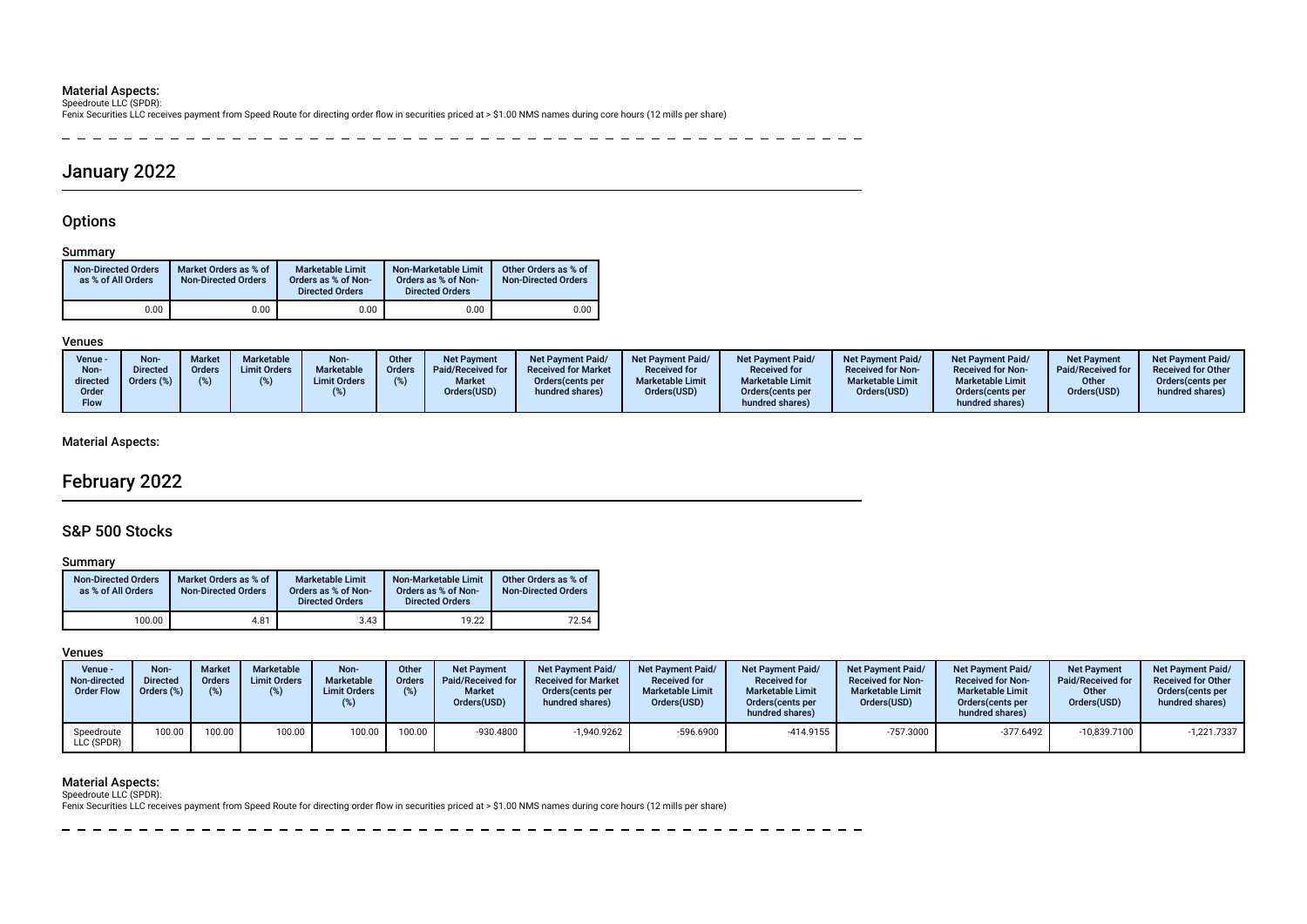# February 2022

# Non-S&P 500 Stocks

## Summary

| <b>Non-Directed Orders</b><br>as % of All Orders | Market Orders as % of<br><b>Non-Directed Orders</b> | Marketable Limit<br>Orders as % of Non-<br><b>Directed Orders</b> | Non-Marketable Limit<br>Orders as % of Non-<br><b>Directed Orders</b> | Other Orders as % of<br><b>Non-Directed Orders</b> |
|--------------------------------------------------|-----------------------------------------------------|-------------------------------------------------------------------|-----------------------------------------------------------------------|----------------------------------------------------|
| 100.00                                           | 14.72                                               | 10.83                                                             | 16.06                                                                 | 58.39                                              |

### Venues

| Venue ·<br>Non-directed<br><b>Order Flow</b> | Non-<br><b>Directed</b><br>Orders (%) | <b>Market</b><br><b>Orders</b> | Marketable<br><b>Limit Orders</b><br>(%) | Non-<br><b>Marketable</b><br><b>Limit Orders</b> | Other<br><b>Orders</b><br>$(\%)$ | <b>Net Payment</b><br><b>Paid/Received for</b><br><b>Market</b><br>Orders(USD) | <b>Net Payment Paid/</b><br><b>Received for Market</b><br>Orders (cents per<br>hundred shares) | Net Payment Paid/<br><b>Received for</b><br><b>Marketable Limit</b><br>Orders(USD) | <b>Net Payment Paid/</b><br><b>Received for</b><br><b>Marketable Limit</b><br>Orders (cents per<br>hundred shares) | <b>Net Payment Paid/</b><br><b>Received for Non-</b><br><b>Marketable Limit</b><br>Orders(USD) | <b>Net Payment Paid/</b><br><b>Received for Non-</b><br><b>Marketable Limit</b><br>Orders (cents per<br>hundred shares) | <b>Net Payment</b><br>Paid/Received for<br>Other<br>Orders(USD) | <b>Net Payment Paid/</b><br><b>Received for Other</b><br>Orders(cents per<br>hundred shares) |
|----------------------------------------------|---------------------------------------|--------------------------------|------------------------------------------|--------------------------------------------------|----------------------------------|--------------------------------------------------------------------------------|------------------------------------------------------------------------------------------------|------------------------------------------------------------------------------------|--------------------------------------------------------------------------------------------------------------------|------------------------------------------------------------------------------------------------|-------------------------------------------------------------------------------------------------------------------------|-----------------------------------------------------------------|----------------------------------------------------------------------------------------------|
| Speedroute<br>LLC (SPDR)                     | 100.00                                | 100.00                         | 100.00                                   | 100.00                                           | 100.00                           | $-7,565.2900$                                                                  | $-116.9486$                                                                                    | $-2,875.4400$                                                                      | -107.5739                                                                                                          | $-3,627.0200$                                                                                  | $-87.4427$                                                                                                              | $-23,718.9600$                                                  | $-45.2699$                                                                                   |

**Material Aspects:**<br>Speedroute LLC (SPDR):<br>Fenix Securities LLC receives payment from Speed Route for directing order flow in securities priced at > \$1.00 NMS names during core hours (12 mills per share)

- - - - - - - - - - - $\rightarrow$ 

# February 2022

# **Options**

### Summary

| <b>Non-Directed Orders</b><br>as % of All Orders | Market Orders as % of<br><b>Non-Directed Orders</b> | Marketable Limit<br>Orders as % of Non-<br><b>Directed Orders</b> | Non-Marketable Limit<br>Orders as % of Non-<br><b>Directed Orders</b> | Other Orders as % of<br><b>Non-Directed Orders</b> |
|--------------------------------------------------|-----------------------------------------------------|-------------------------------------------------------------------|-----------------------------------------------------------------------|----------------------------------------------------|
| 0.00                                             | 0.00                                                | 0.00                                                              | 0.00                                                                  | 0.00                                               |

#### Venues

| Venue -<br>Non-<br>directed<br>Order<br><b>Flow</b> | Non<br>)irected<br>$Jrders (\%)$ | Market<br><b>Orders</b> | <b>Marketable</b><br><b>Limit Orders</b> | Non-<br><b>Marketable</b><br><b>Limit Orders</b> | <b>Other</b><br><b>Orders</b> | <b>Net Payment</b><br>Paid/Received for<br><b>Market</b><br>Orders(USD) | <b>Net Payment Paid/</b><br><b>Received for Market</b><br>Orders (cents per<br>hundred shares) | Net Payment Paid/<br><b>Received for</b><br><b>Marketable Limit</b><br>Orders(USD) | <b>Net Payment Paid/</b><br><b>Received for</b><br><b>Marketable Limit</b><br>Orders (cents per<br>hundred shares) | Net Payment Paid/<br><b>Received for Non-</b><br><b>Marketable Limit</b><br>Orders(USD) | <b>Net Payment Paid/</b><br><b>Received for Non-</b><br><b>Marketable Limit</b><br>Orders(cents per<br>hundred shares) | <b>Net Payment</b><br>Paid/Received for<br>Other<br>Orders(USD) | <b>Net Payment Paid/</b><br><b>Received for Other</b><br>Orders(cents per<br>hundred shares) |
|-----------------------------------------------------|----------------------------------|-------------------------|------------------------------------------|--------------------------------------------------|-------------------------------|-------------------------------------------------------------------------|------------------------------------------------------------------------------------------------|------------------------------------------------------------------------------------|--------------------------------------------------------------------------------------------------------------------|-----------------------------------------------------------------------------------------|------------------------------------------------------------------------------------------------------------------------|-----------------------------------------------------------------|----------------------------------------------------------------------------------------------|
|-----------------------------------------------------|----------------------------------|-------------------------|------------------------------------------|--------------------------------------------------|-------------------------------|-------------------------------------------------------------------------|------------------------------------------------------------------------------------------------|------------------------------------------------------------------------------------|--------------------------------------------------------------------------------------------------------------------|-----------------------------------------------------------------------------------------|------------------------------------------------------------------------------------------------------------------------|-----------------------------------------------------------------|----------------------------------------------------------------------------------------------|

## Material Aspects:

# March 2022

# S&P 500 Stocks

Summary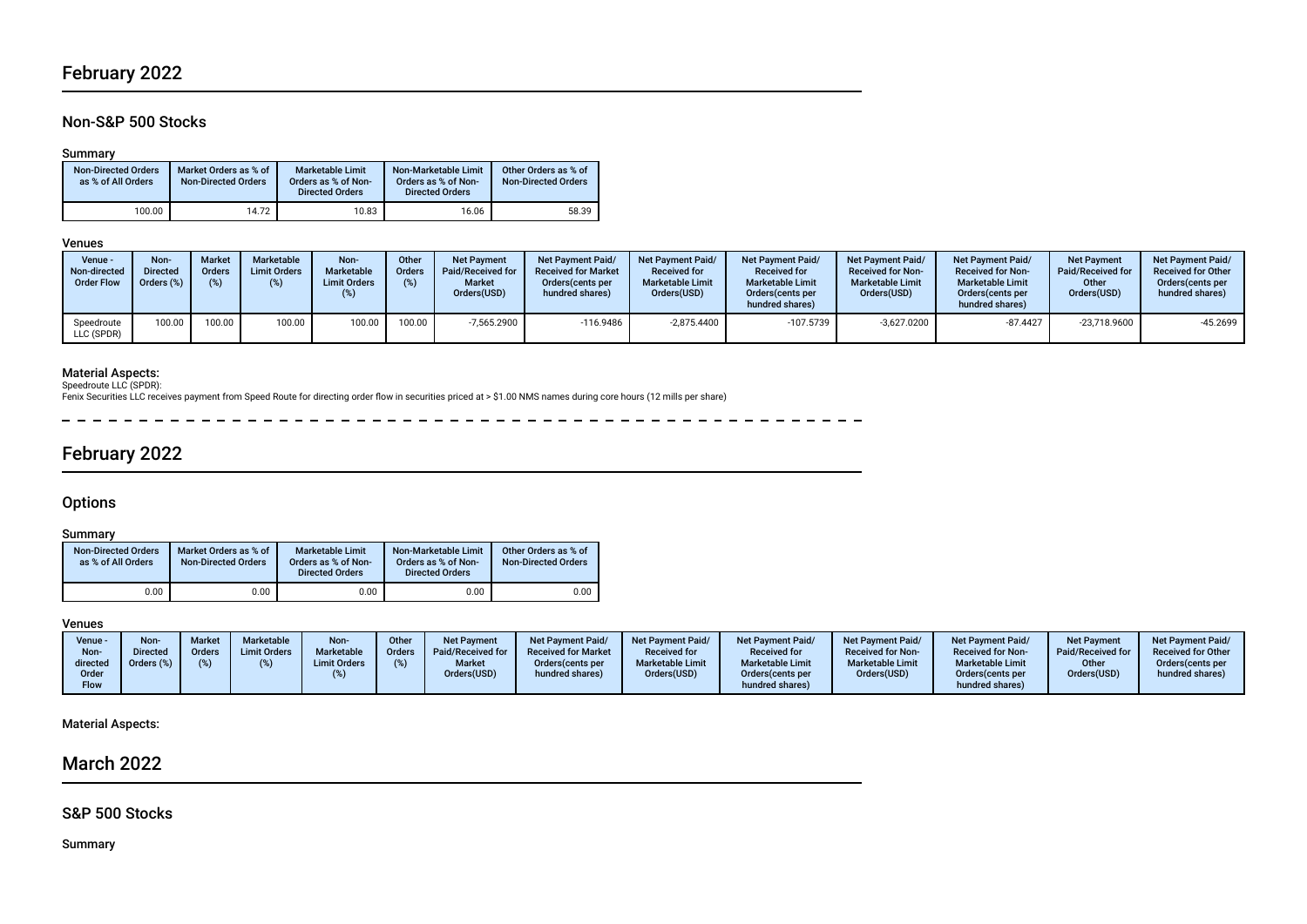| <b>Non-Directed Orders</b><br>as % of All Orders | Market Orders as % of<br><b>Non-Directed Orders</b> | Marketable Limit<br>Orders as % of Non-<br><b>Directed Orders</b> | Non-Marketable Limit<br>Orders as % of Non-<br><b>Directed Orders</b> | Other Orders as % of<br><b>Non-Directed Orders</b> |
|--------------------------------------------------|-----------------------------------------------------|-------------------------------------------------------------------|-----------------------------------------------------------------------|----------------------------------------------------|
| 100.00                                           | 2.50                                                | 10.50                                                             | 14.50                                                                 | 72.50                                              |

#### Venues

| Venue -<br>Non-directed<br><b>Order Flow</b> | Non-<br><b>Directed</b><br>Orders (%) | <b>Market</b><br><b>Orders</b> | Marketable<br><b>Limit Orders</b><br>(%) | Non-<br>Marketable<br><b>Limit Orders</b><br>(%) | Other<br>Orders<br>$(\%)$ | <b>Net Payment</b><br>Paid/Received for<br>Market<br>Orders(USD) | <b>Net Payment Paid/</b><br><b>Received for Market</b><br>Orders cents per<br>hundred shares) | Net Payment Paid/<br><b>Received for</b><br><b>Marketable Limit</b><br>Orders(USD) | <b>Net Payment Paid/</b><br><b>Received for</b><br><b>Marketable Limit</b><br>Orders (cents per<br>hundred shares) | <b>Net Payment Paid/</b><br><b>Received for Non-</b><br><b>Marketable Limit</b><br>Orders(USD) | <b>Net Payment Paid/</b><br><b>Received for Non-</b><br><b>Marketable Limit</b><br>Orders (cents per<br>hundred shares) | <b>Net Payment</b><br>Paid/Received for<br>Other<br>Orders(USD) | <b>Net Payment Paid/</b><br><b>Received for Other</b><br>Orders (cents per<br>hundred shares) |
|----------------------------------------------|---------------------------------------|--------------------------------|------------------------------------------|--------------------------------------------------|---------------------------|------------------------------------------------------------------|-----------------------------------------------------------------------------------------------|------------------------------------------------------------------------------------|--------------------------------------------------------------------------------------------------------------------|------------------------------------------------------------------------------------------------|-------------------------------------------------------------------------------------------------------------------------|-----------------------------------------------------------------|-----------------------------------------------------------------------------------------------|
| Speedroute<br>LLC (SPDR)                     | 82.50                                 | 80.00                          | 90.48                                    | 68.97                                            | 84.14                     | $-134.7500$                                                      | -877.2786                                                                                     | $-175.4800$                                                                        | $-77.9357$                                                                                                         | $-292.1600$                                                                                    | $-556.0716$                                                                                                             | $-2.403.7100$                                                   | $-1,170.5430$                                                                                 |
| Citadel<br>Securities,<br>LLC (CDRG)         | 17.50                                 | 20.00                          | 9.52                                     | 31.03                                            | 15.86                     | $-42.4500$                                                       | $-849.0000$                                                                                   | $-26.8900$                                                                         | $-139.6158$                                                                                                        | -54.4500                                                                                       | $-495.0000$                                                                                                             | -478.3700                                                       | $-5,798.4242$                                                                                 |

#### Material Aspects:

Speedroute LLC (SPDR):

Fenix Securities LLC receives payment from Speed Route for directing order fow in securities priced at > \$1.00 NMS names during core hours (12 mills per share)

Citadel Securities, LLC (CDRG):

Fenix Securities LLC receives payment from Citadel Securities for directing order flow in securities priced at > \$1.00 NMS names during core hours (10 mills per share)

 $\frac{1}{2}$  $- - - - - -$ 

# March 2022

# Non-S&P 500 Stocks

#### Summary

| <b>Non-Directed Orders</b><br>as % of All Orders | Market Orders as % of<br><b>Non-Directed Orders</b> | Marketable Limit<br>Orders as % of Non-<br><b>Directed Orders</b> | Non-Marketable Limit<br>Orders as % of Non-<br><b>Directed Orders</b> | Other Orders as % of<br><b>Non-Directed Orders</b> |
|--------------------------------------------------|-----------------------------------------------------|-------------------------------------------------------------------|-----------------------------------------------------------------------|----------------------------------------------------|
| 100.00                                           | 21.45                                               | 7.99                                                              | 10.83                                                                 | 59.73                                              |

#### Venues

| Venue -<br>Non-directed<br><b>Order Flow</b> | Non-<br><b>Directed</b><br>Orders (%) | <b>Market</b><br>Orders<br>(%) | Marketable<br><b>Limit Orders</b><br>$(\%)$ | Non-<br><b>Marketable</b><br><b>Limit Orders</b><br>(%) | Other<br><b>Orders</b><br>(%) | <b>Net Payment</b><br>Paid/Received for<br><b>Market</b><br>Orders(USD) | <b>Net Payment Paid/</b><br><b>Received for Market</b><br>Orders (cents per<br>hundred shares) | Net Payment Paid/<br><b>Received for</b><br><b>Marketable Limit</b><br>Orders(USD) | Net Payment Paid/<br><b>Received for</b><br><b>Marketable Limit</b><br>Orders (cents per<br>hundred shares) | <b>Net Payment Paid/</b><br><b>Received for Non-</b><br><b>Marketable Limit</b><br>Orders(USD) | <b>Net Payment Paid/</b><br><b>Received for Non-</b><br><b>Marketable Limit</b><br>Orders (cents per<br>hundred shares) | <b>Net Payment</b><br><b>Paid/Received for</b><br>Other<br>Orders(USD) | Net Payment Paid/<br><b>Received for Other</b><br>Orders (cents per<br>hundred shares) |
|----------------------------------------------|---------------------------------------|--------------------------------|---------------------------------------------|---------------------------------------------------------|-------------------------------|-------------------------------------------------------------------------|------------------------------------------------------------------------------------------------|------------------------------------------------------------------------------------|-------------------------------------------------------------------------------------------------------------|------------------------------------------------------------------------------------------------|-------------------------------------------------------------------------------------------------------------------------|------------------------------------------------------------------------|----------------------------------------------------------------------------------------|
| Speedroute<br>LLC (SPDR)                     | 67.61                                 | 67.16                          | 64.47                                       | 65.05                                                   | 68.66                         | $-3,049.2200$                                                           | $-31.8718$                                                                                     | $-1,000.8500$                                                                      | $-58.5320$                                                                                                  | $-891.7900$                                                                                    | $-49.5334$                                                                                                              | $-16.179.5400$                                                         | $-5.0327$                                                                              |
| Citadel<br>Securities,<br>LLC (CDRG)         | 32.39                                 | 32.84                          | 35.53                                       | 34.95                                                   | 31.34                         | $-1,916.9200$                                                           | -40.1686                                                                                       | $-248.5500$                                                                        | -67.9934                                                                                                    | $-289.0000$                                                                                    | $-87.9756$                                                                                                              | $-16.437.9600$                                                         | $-2.4209$                                                                              |

#### Material Aspects:

Speedroute LLC (SPDR):

Fenix Securities LLC receives payment from Speed Route for directing order flow in securities priced at > \$1.00 NMS names during core hours (12 mills per share)

Citadel Securities, LLC (CDRG):

Fenix Securities LLC receives payment from Citadel Securities for directing order flow in securities priced at > \$1.00 NMS names during core hours (10 mills per share)